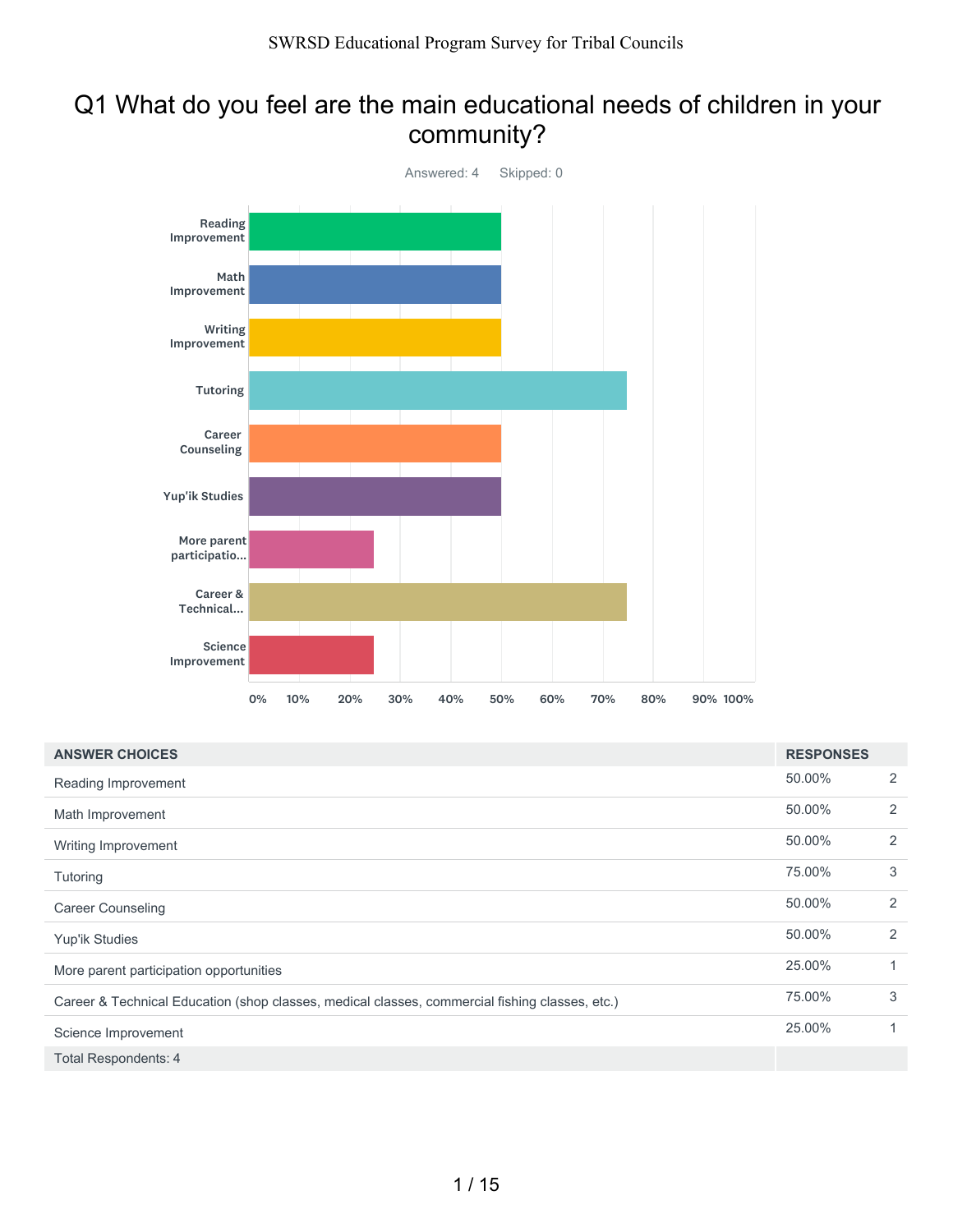#### $Q2$ Save As  $\blacktriangledown$ From the selections in question 1, please write down the three most important need areas. Answered: 3 Skipped: 1 RESPONSES (3) WORD CLOUD TAGS (0)  $\odot$ Search responses Q Apply to Selected  $\blacktriangledown$  Filter by tag  $\blacktriangledown$ Showing 3 responses Reading, math, Yupik/English language 12/7/2018 3:26 PM View respondent's answers Add tags  $\blacktriangleright$ whatever ids need help with View respondent's answers Add tags  $\blacktriangledown$ 11/5/2018 11:52 PM Reading and college and scholarship support Add tags  $\blacktriangleright$ 10/11/2018 10:57 AM View respondent's answers r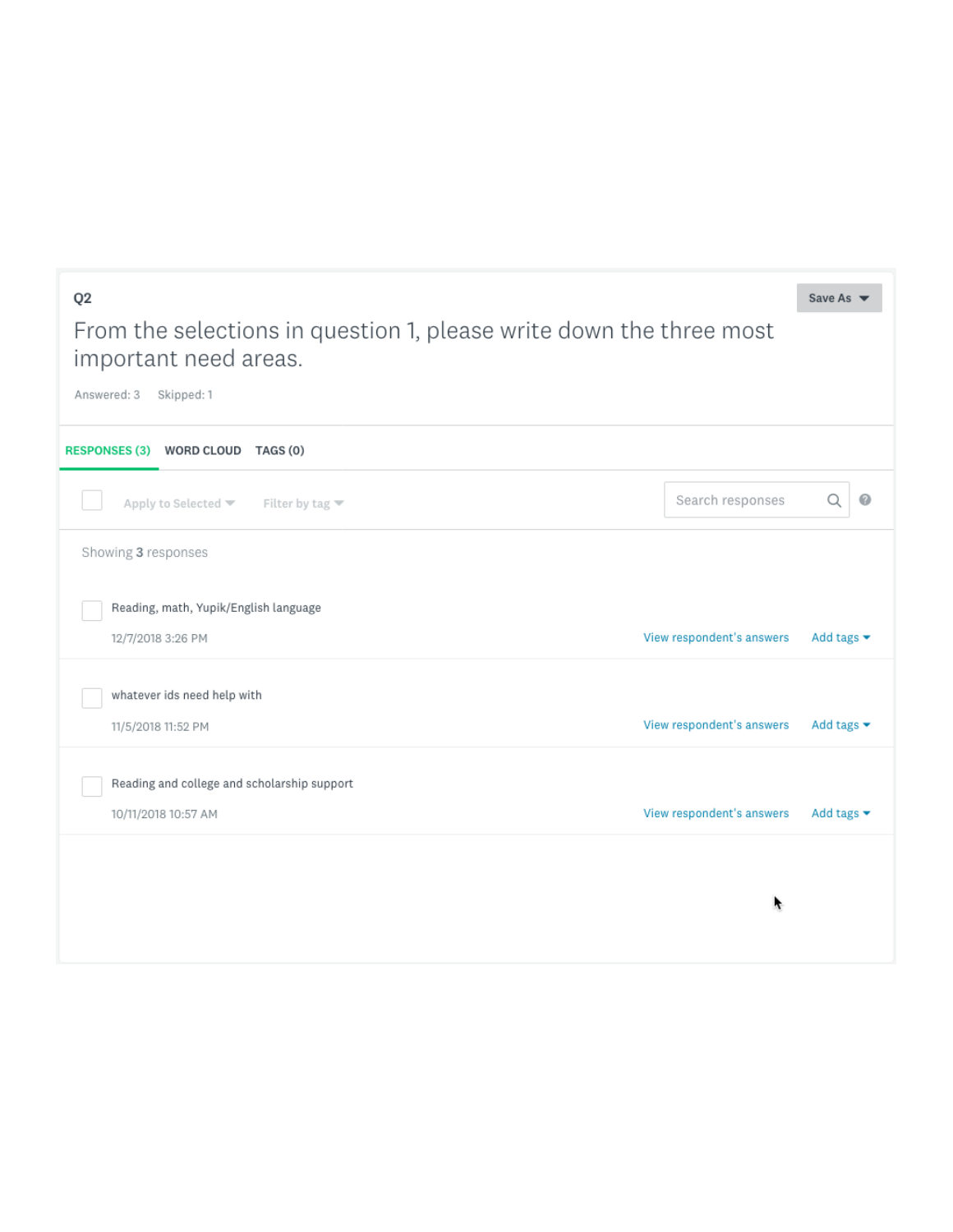# Q3 What educational programs are working well for the children in your community?



| <b>ANSWER CHOICES</b>                                              | <b>RESPONSES</b> |   |
|--------------------------------------------------------------------|------------------|---|
| Reading and Writing Program                                        | 33.33%           |   |
| Math Program                                                       | 33.33%           |   |
| After School Program/Tutoring                                      | 66.67%           | 2 |
| <b>Career Counseling</b>                                           | 66.67%           | 2 |
| Yup'ik Studies Program                                             | 66.67%           | 2 |
| Behavioral/Discipline Program                                      | 33.33%           | 1 |
| <b>Exploration Weeks (Eweeks)</b>                                  | 66.67%           | 2 |
| Bristol Bay Regional Career & Technical Education (BBRCTE) program | 100.00%          | 3 |
| CTE program (shop classes, fab lab classes, etc)                   | 33.33%           |   |
| Total Respondents: 3                                               |                  |   |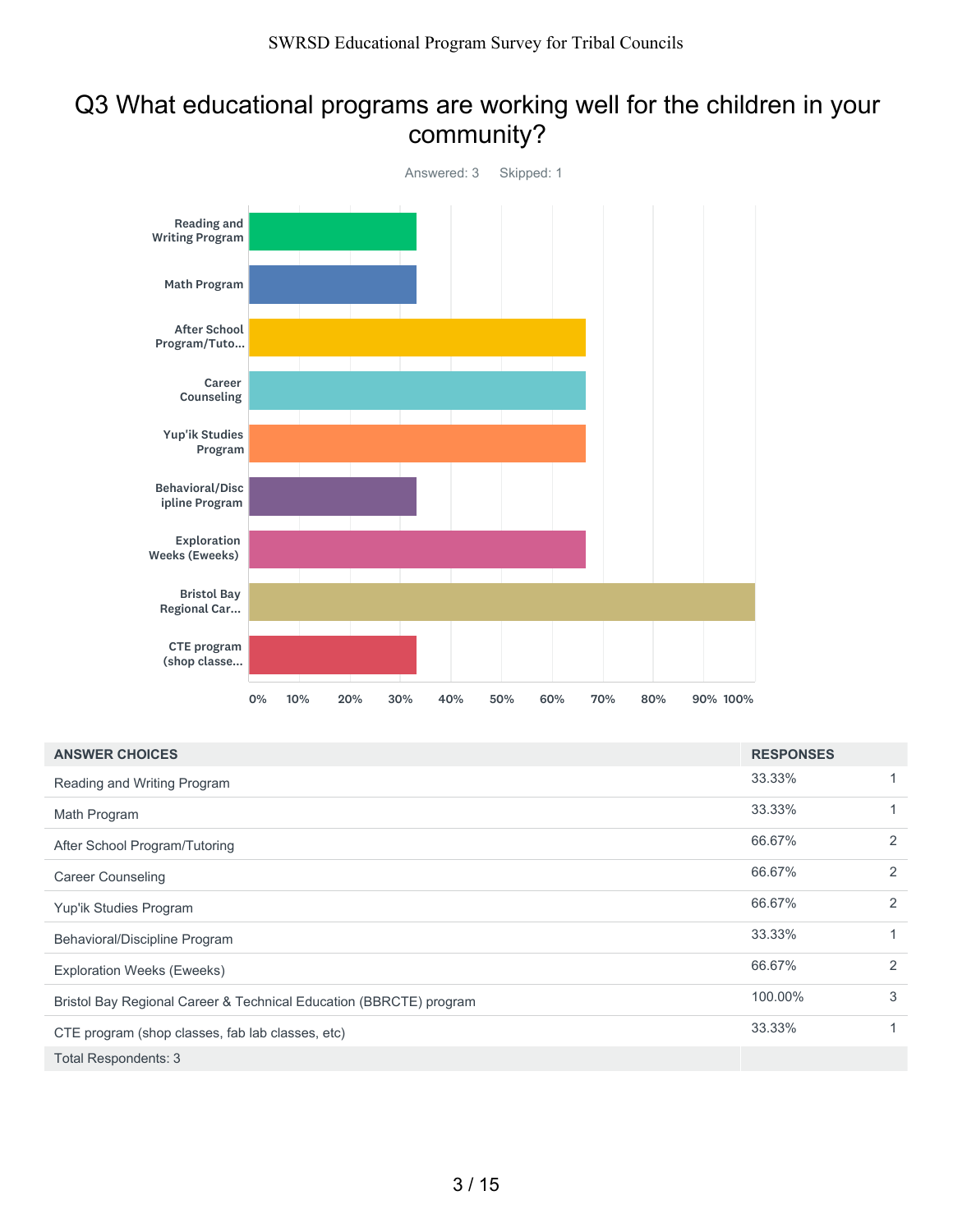#### Q4 What educational programs are NOT working well for children in your community?



| <b>ANSWER CHOICES</b>                                              | <b>RESPONSES</b> |             |
|--------------------------------------------------------------------|------------------|-------------|
| Reading and Writing Program                                        | 100.00%          | 2           |
| Math Program                                                       | 50.00%           | 1           |
| After School Program/Tutoring                                      | 50.00%           | 1           |
| <b>Career Counseling</b>                                           | 50.00%           | 1           |
| Yup'ik Studies Program                                             | 50.00%           | 1           |
| Behavioral/Discipline Program                                      | $0.00\%$         | $\mathbf 0$ |
| <b>Exploration Weeks (Eweeks)</b>                                  | $0.00\%$         | $\mathbf 0$ |
| Bristol Bay Regional Career & Technical Education (BBRCTE) program | $0.00\%$         | $\mathbf 0$ |
| CTE program (shop classes, fab lab classes, etc)                   | $0.00\%$         | $\mathbf 0$ |
| <b>Total Respondents: 2</b>                                        |                  |             |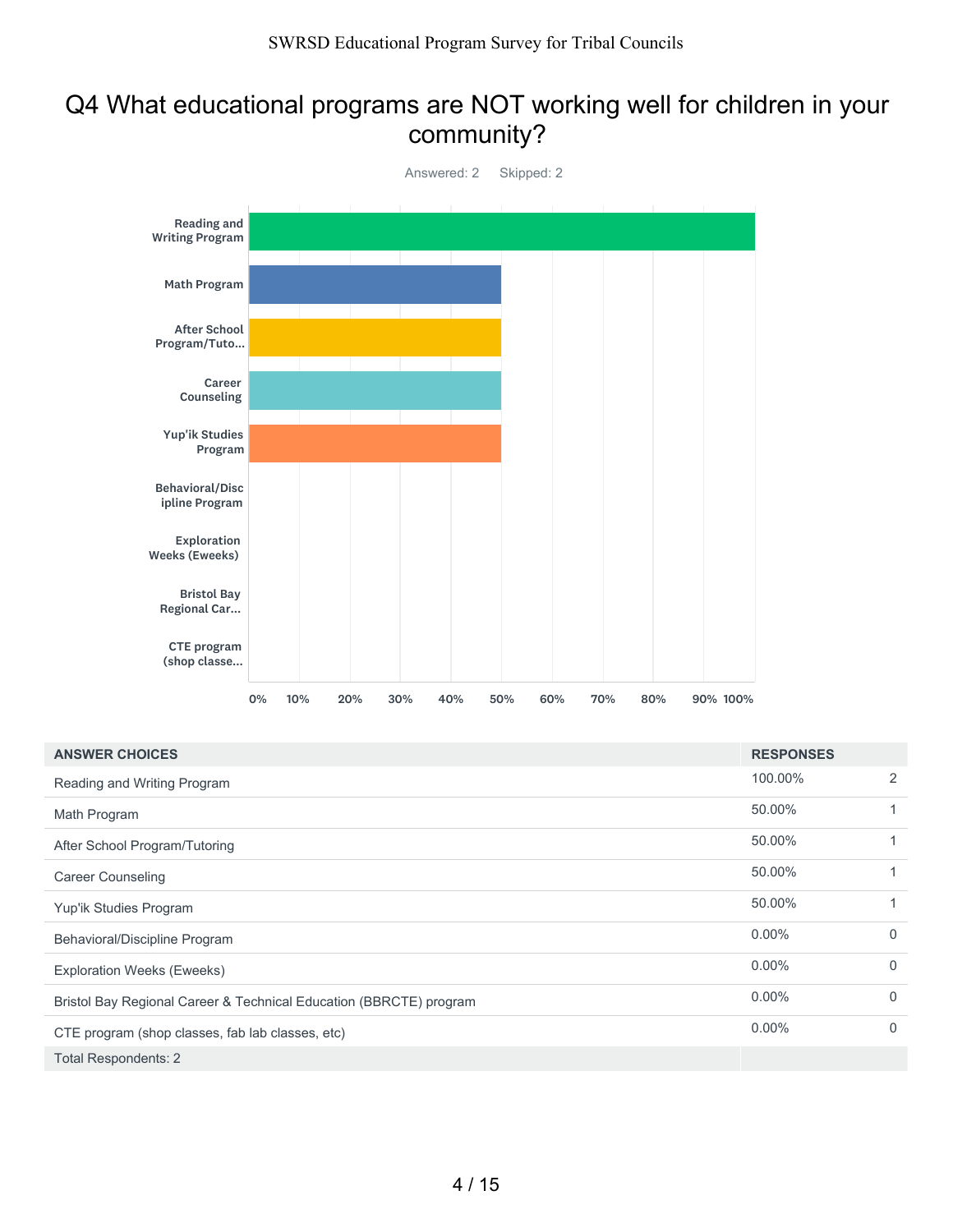# Q5 How well do the educational program and activities offered by the district match the needs of the children in your community?



| <b>ANSWER CHOICES</b>       | <b>RESPONSES</b> |                |
|-----------------------------|------------------|----------------|
| A great deal                | $0.00\%$         | $\overline{0}$ |
| A lot                       | 75.00%           | 3              |
| A moderate amount           | 25.00%           |                |
| A little                    | 25.00%           |                |
| None at all                 | $0.00\%$         | $\mathbf{0}$   |
| <b>Total Respondents: 4</b> |                  |                |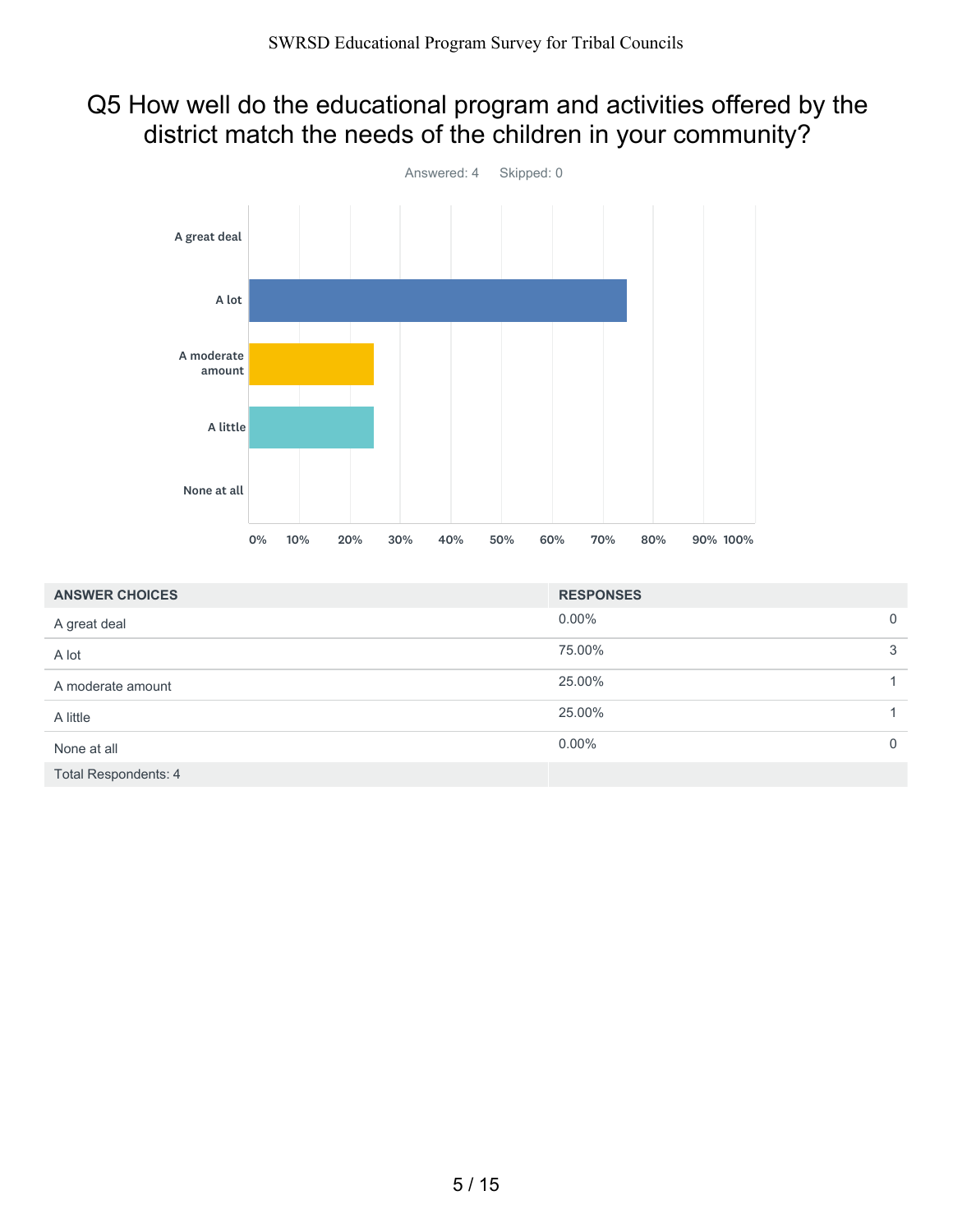# How can the district help support the education of children in your community?

Save As  $\blacktriangledown$ 

Q6

Answered: 2 Skipped: 2 RESPONSES (2) WORD CLOUD TAGS (0) Search responses Q  $\bullet$ Apply to Selected  $\blacktriangledown$ Filter by tag  $\blacktriangledown$ Showing 2 responses If there isn't a drug testing place, maybe start it for staff. 12/7/2018 3:26 PM View respondent's answers Add tags  $\blacktriangleright$ By getting better experience teachers and the the teacher who is Superintend/principal need to be teaching the children. Expect the principal to teach children not focusing on principal issues. 11/15/2018 8:34 AM View respondent's answers Add tags  $\blacktriangleright$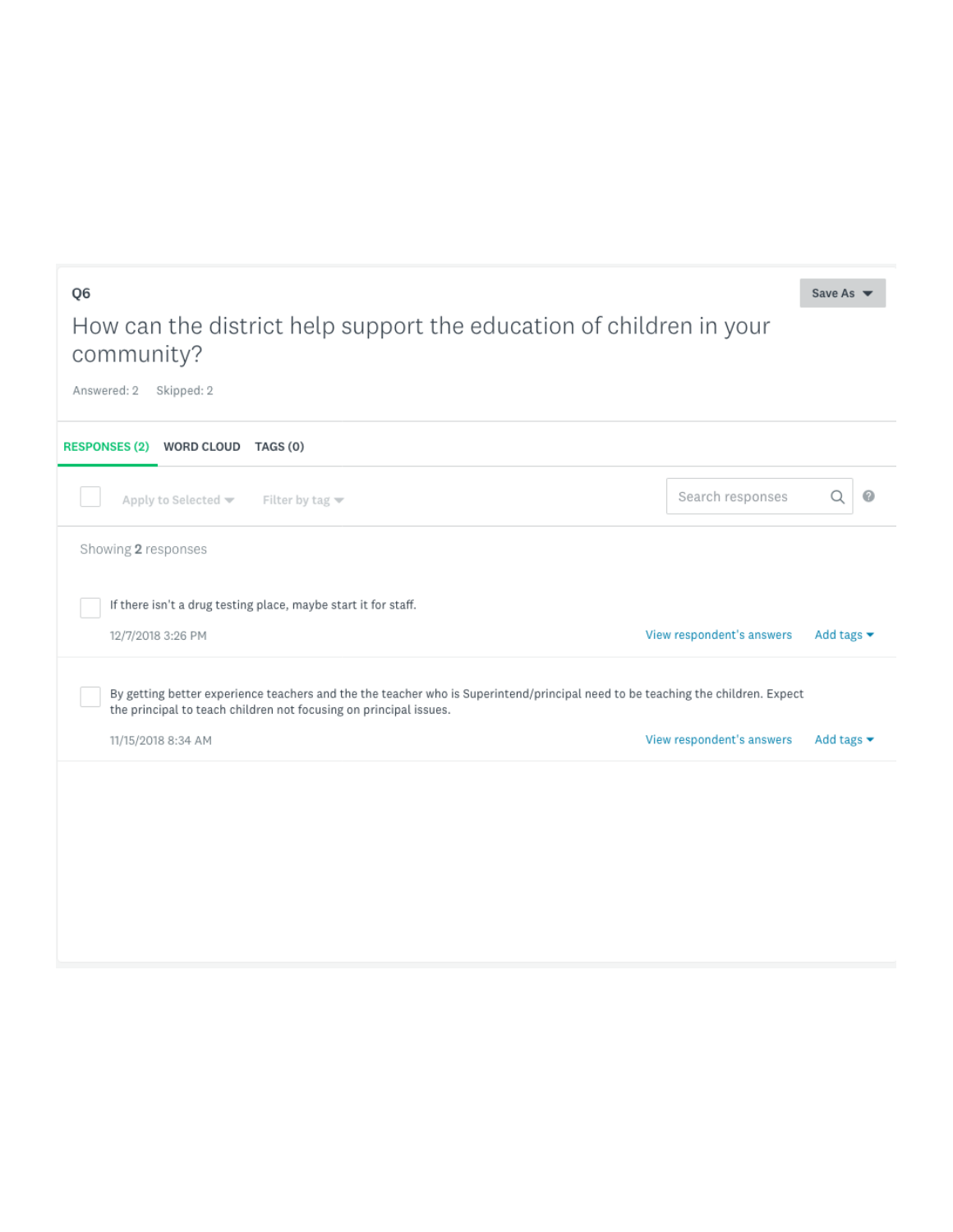#### Q7

Save As  $\blacktriangledown$ 

What information, strategies, or activities can the district implement to help support the education of children in the home? Examples including strategies to support reading, homework help, parenting tips, cultural activities, etc?

| Answered: 3         | Skipped: 1                                                                                                                                                     |                           |                                |
|---------------------|----------------------------------------------------------------------------------------------------------------------------------------------------------------|---------------------------|--------------------------------|
|                     | RESPONSES (3) WORD CLOUD TAGS (0)                                                                                                                              |                           |                                |
|                     | Apply to Selected $\blacktriangledown$<br>Filter by tag $\blacktriangledown$                                                                                   | Search responses          | Q                              |
| Showing 3 responses |                                                                                                                                                                |                           |                                |
|                     | 1 or 2 hours of parent & child time. No cellphones, no tv.                                                                                                     |                           |                                |
|                     | 12/7/2018 3:26 PM                                                                                                                                              | View respondent's answers | Add tags $\blacktriangleright$ |
|                     | Survival skills in outdoors/homework assignments. For cultural activities subsistence learning on the weekends of depending on<br>weather, Outdoor activities. |                           |                                |
|                     | 11/15/2018 8:34 AM                                                                                                                                             | View respondent's answers | Add tags $\blacktriangleright$ |
|                     | cultural relevant activities<br>10/11/2018 10:57 AM                                                                                                            | View respondent's answers | Add tags $\blacktriangleright$ |
|                     |                                                                                                                                                                |                           |                                |
|                     |                                                                                                                                                                |                           |                                |
|                     |                                                                                                                                                                |                           |                                |
|                     |                                                                                                                                                                |                           |                                |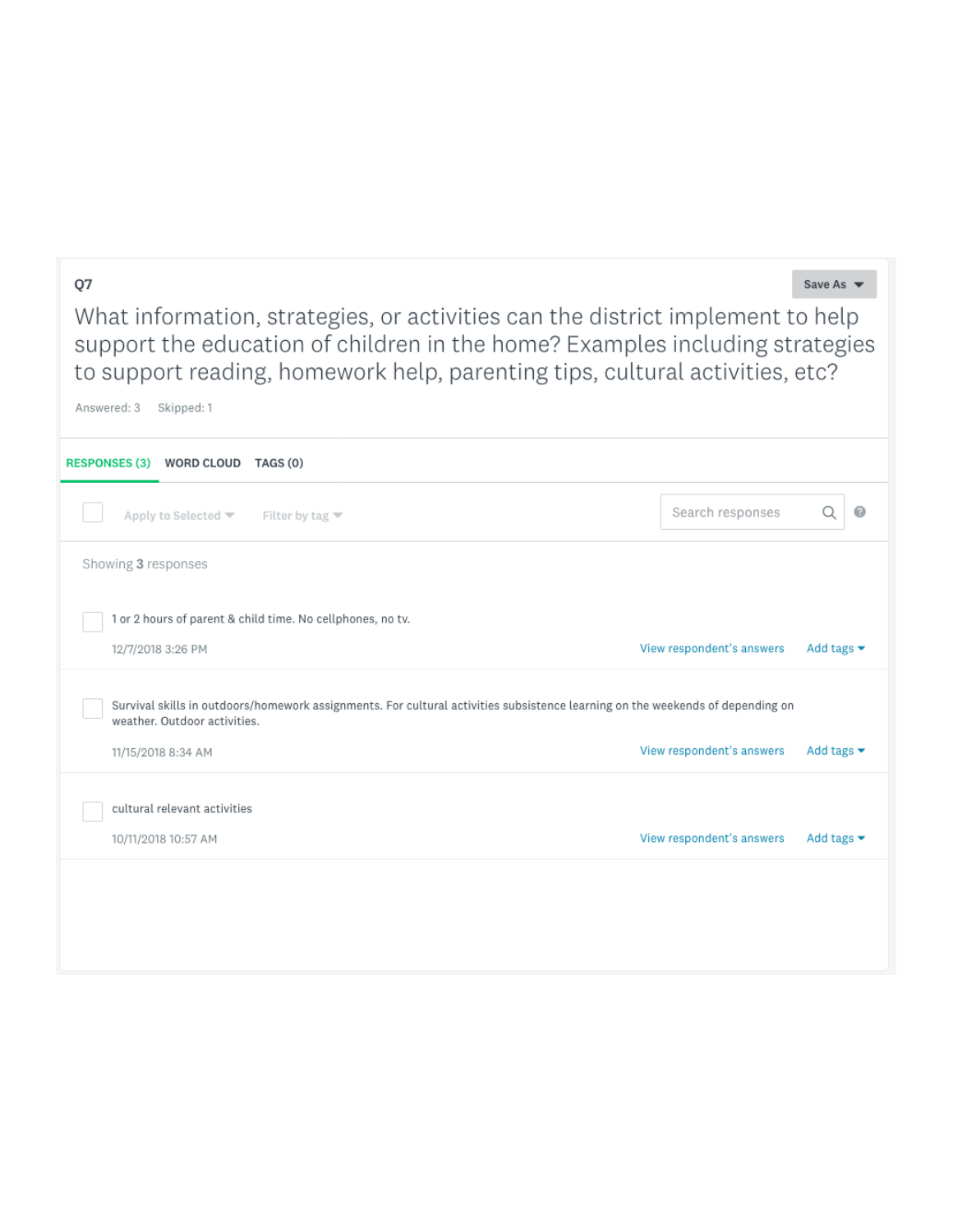#### Q8 In the past year, how often has a Tribal Council representative attended meeting about educational programs at the school or has a school representative presented about educational programs at a Tribal Council meeting?



| <b>ANSWER CHOICES</b>       | <b>RESPONSES</b> |             |
|-----------------------------|------------------|-------------|
| Twice or more               | 66.67%           | 2           |
| Once                        | $0.00\%$         | $\mathbf 0$ |
| Never                       | 33.33%           |             |
| Comment (please specify)    | 33.33%           |             |
| <b>Total Respondents: 3</b> |                  |             |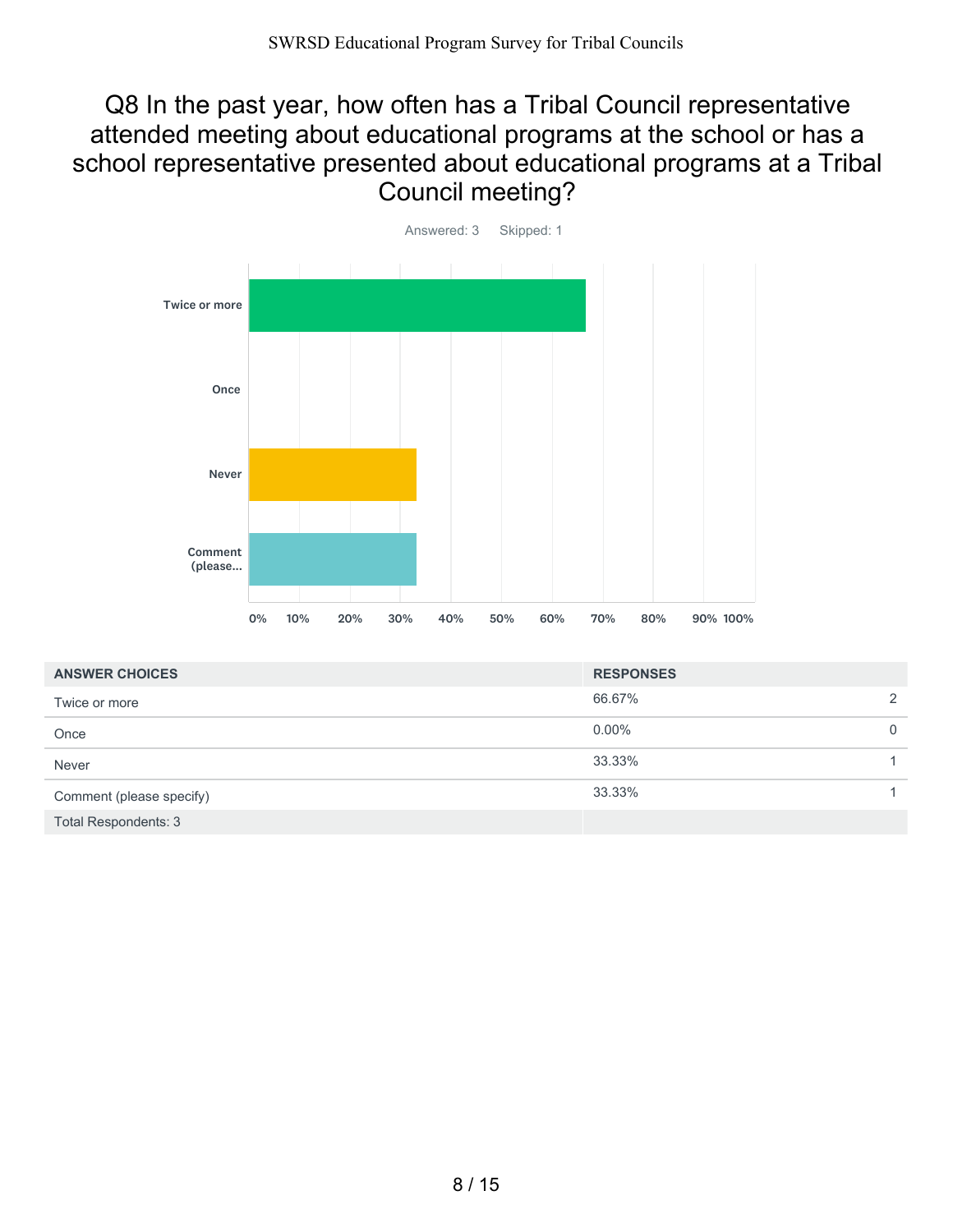# Q9 How likely, is the Tribal Council willing to appoint a Tribal Council representative to participate in the review and development of district programs?



| <b>ANSWER CHOICES</b>       | <b>RESPONSES</b> |                |
|-----------------------------|------------------|----------------|
| Very likely                 | 66.67%           | $\overline{2}$ |
| Likely                      | $0.00\%$         | $\mathbf 0$    |
| Neither likely nor unlikely | 33.33%           |                |
| Unlikely                    | $0.00\%$         | $\mathbf 0$    |
| Very unlikely               | $0.00\%$         | $\mathbf 0$    |
| <b>Total Respondents: 3</b> |                  |                |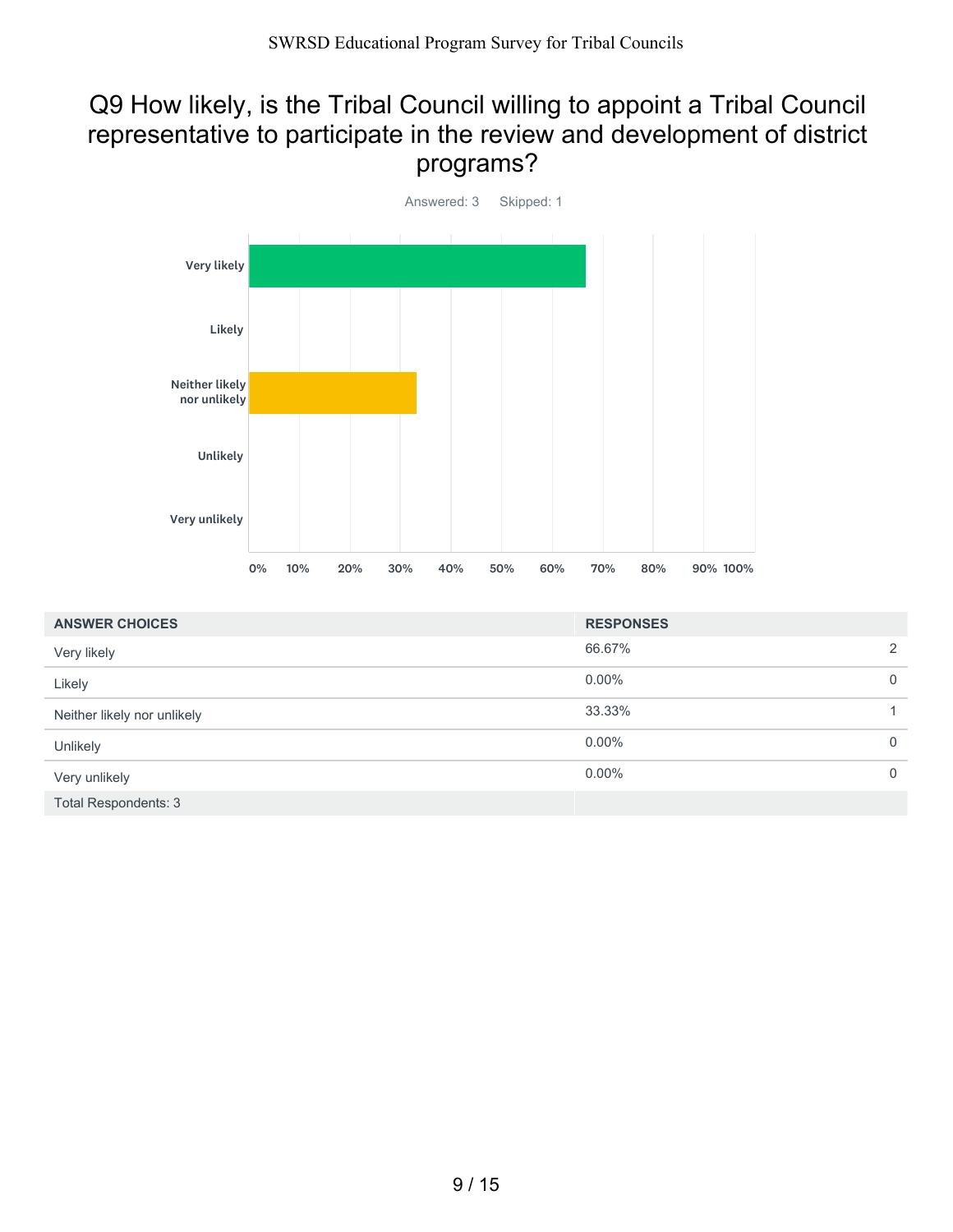## Q10 Please select the best way for a Tribal Council representative to provide feedback about educational programs?



| <b>ANSWER CHOICES</b>         | <b>RESPONSES</b> |          |
|-------------------------------|------------------|----------|
| Monthly School Board Meetings | 66.67%           | 2        |
| Local CSC Meetings            | 33.33%           |          |
| <b>Parent Meetings</b>        | $0.00\%$         | $\Omega$ |
| Surveys                       | $0.00\%$         | $\Omega$ |
| <b>Total Respondents: 3</b>   |                  |          |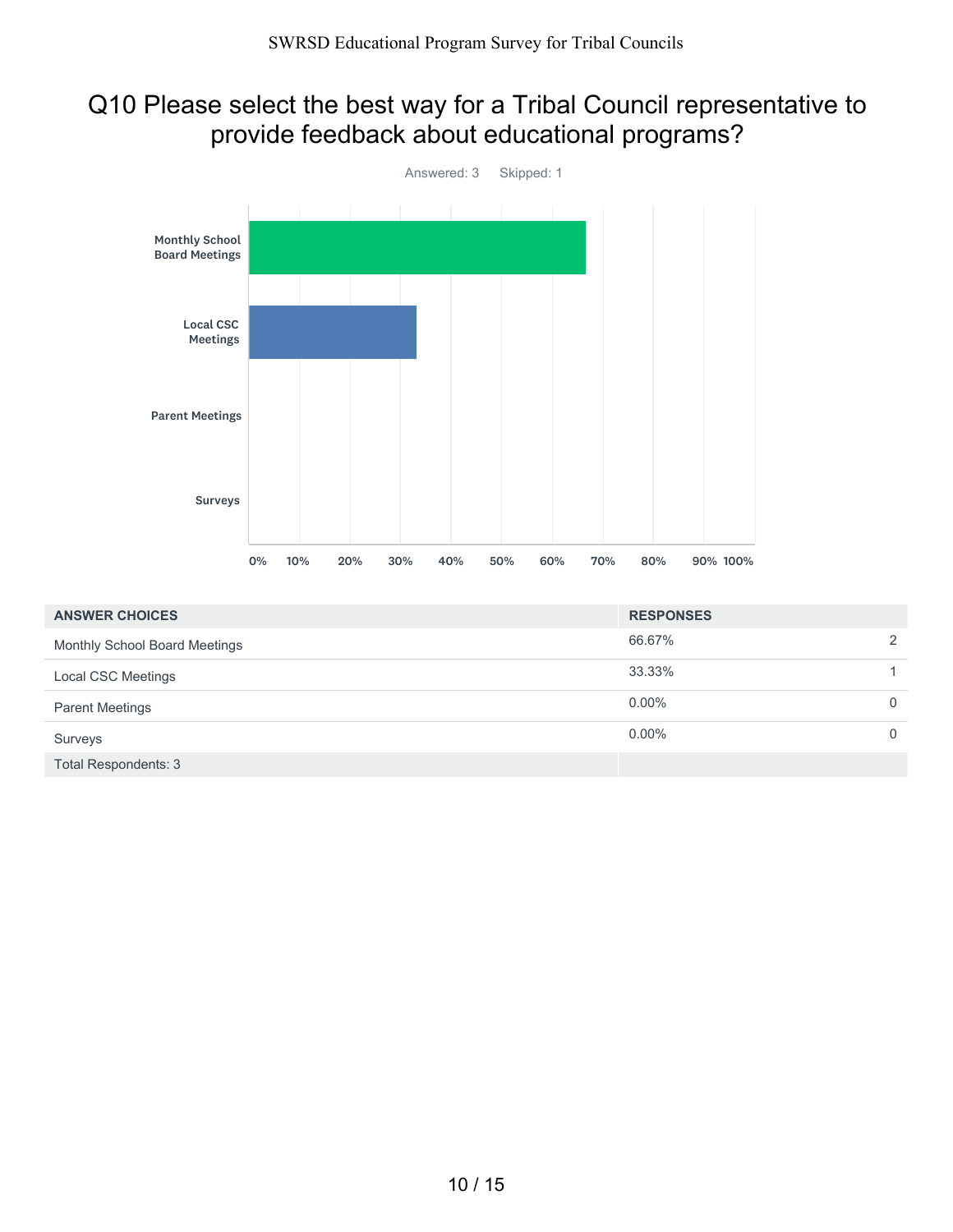#### Q11 In the opinion of the Tribal Council, are Native Alaskan/American Indian students attending your school, given an equal opportunity to participate in classes and programs when compared to other students?



| <b>ANSWER CHOICES</b>       | <b>RESPONSES</b> |          |
|-----------------------------|------------------|----------|
| Yes                         | 100.00%          | 3        |
| <b>No</b>                   | $0.00\%$         | $\Omega$ |
| If no, please explain:      | $0.00\%$         |          |
| <b>Total Respondents: 3</b> |                  |          |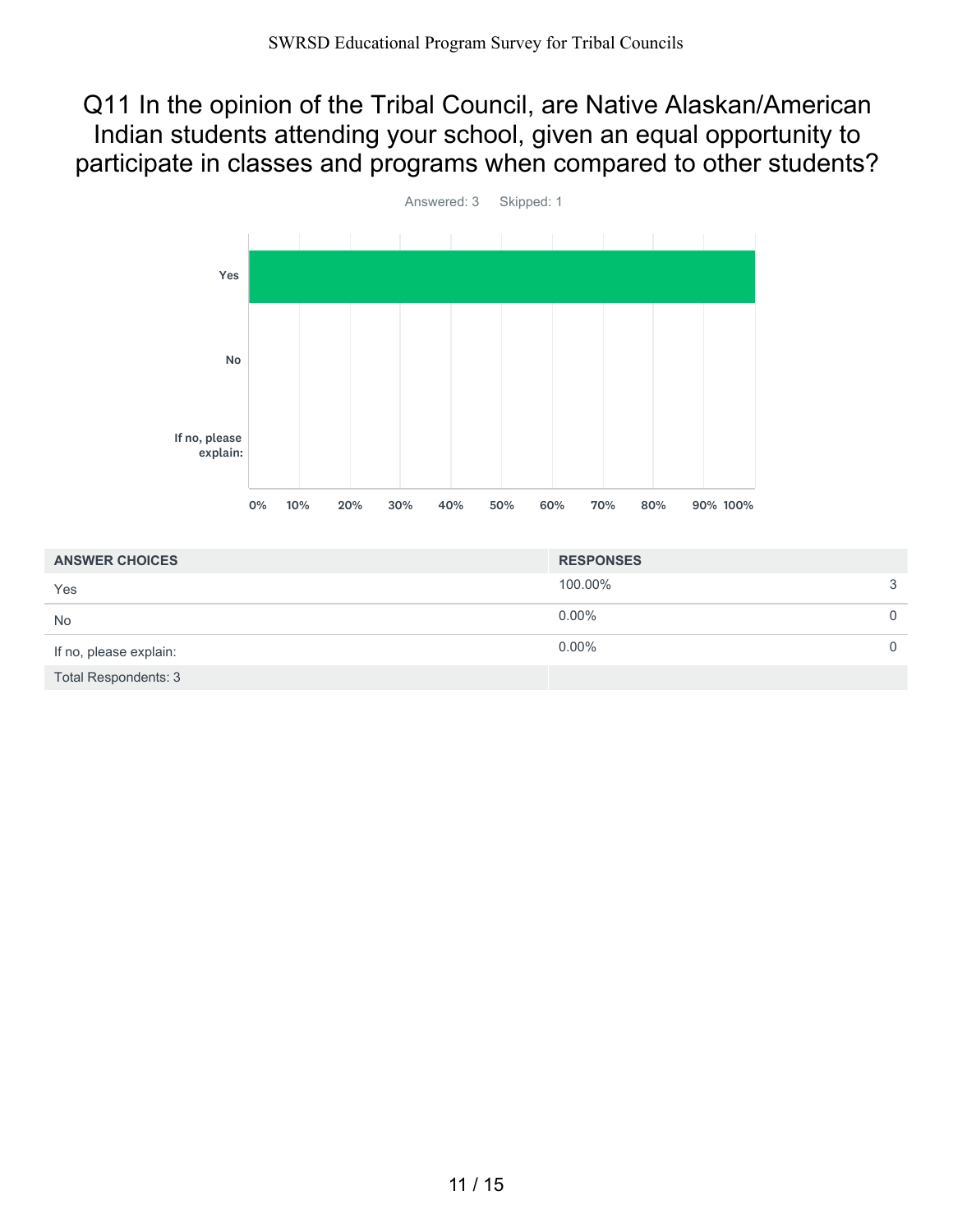#### Q12 In the opinion of the Tribal Council , are Native Alaskan/Indian students attending the school given an equal opportunity to participate in sports and other after school programs when compared to other students?



| <b>ANSWER CHOICES</b>       | <b>RESPONSES</b> |   |
|-----------------------------|------------------|---|
| Yes                         | 66.67%           | 2 |
| <b>No</b>                   | 33.33%           |   |
| If no, please explain.      | 33.33%           |   |
| <b>Total Respondents: 3</b> |                  |   |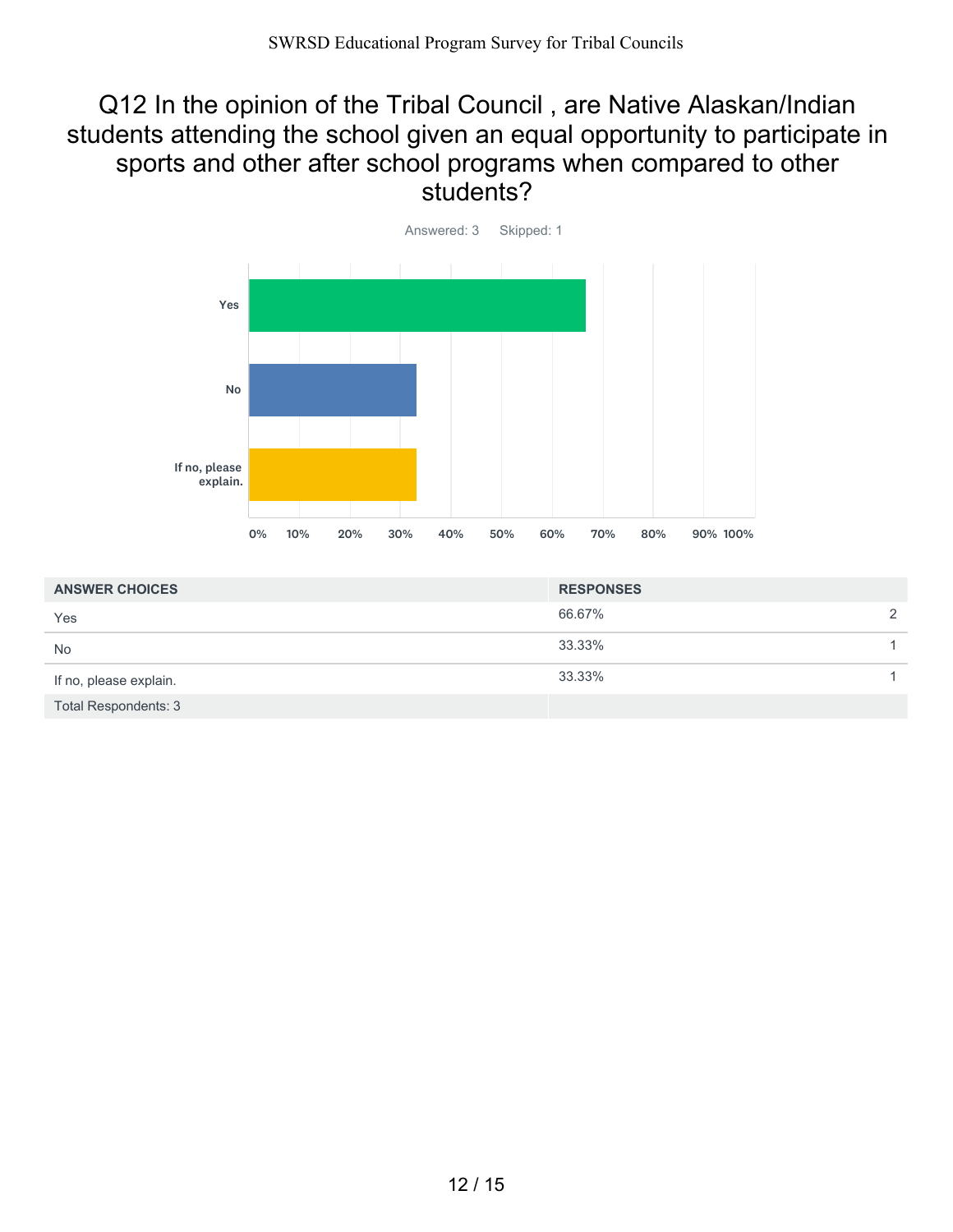# Q13 In your opinion of the Tribal Council, does the district actively seek Tribal input about the educational programs in the district?



| <b>ANSWER CHOICES</b>        | <b>RESPONSES</b> |               |
|------------------------------|------------------|---------------|
| Yes                          | 33.33%           |               |
| <b>No</b>                    | 66.67%           | $\mathcal{D}$ |
| If no, how can this improve? | 33.33%           |               |
| <b>Total Respondents: 3</b>  |                  |               |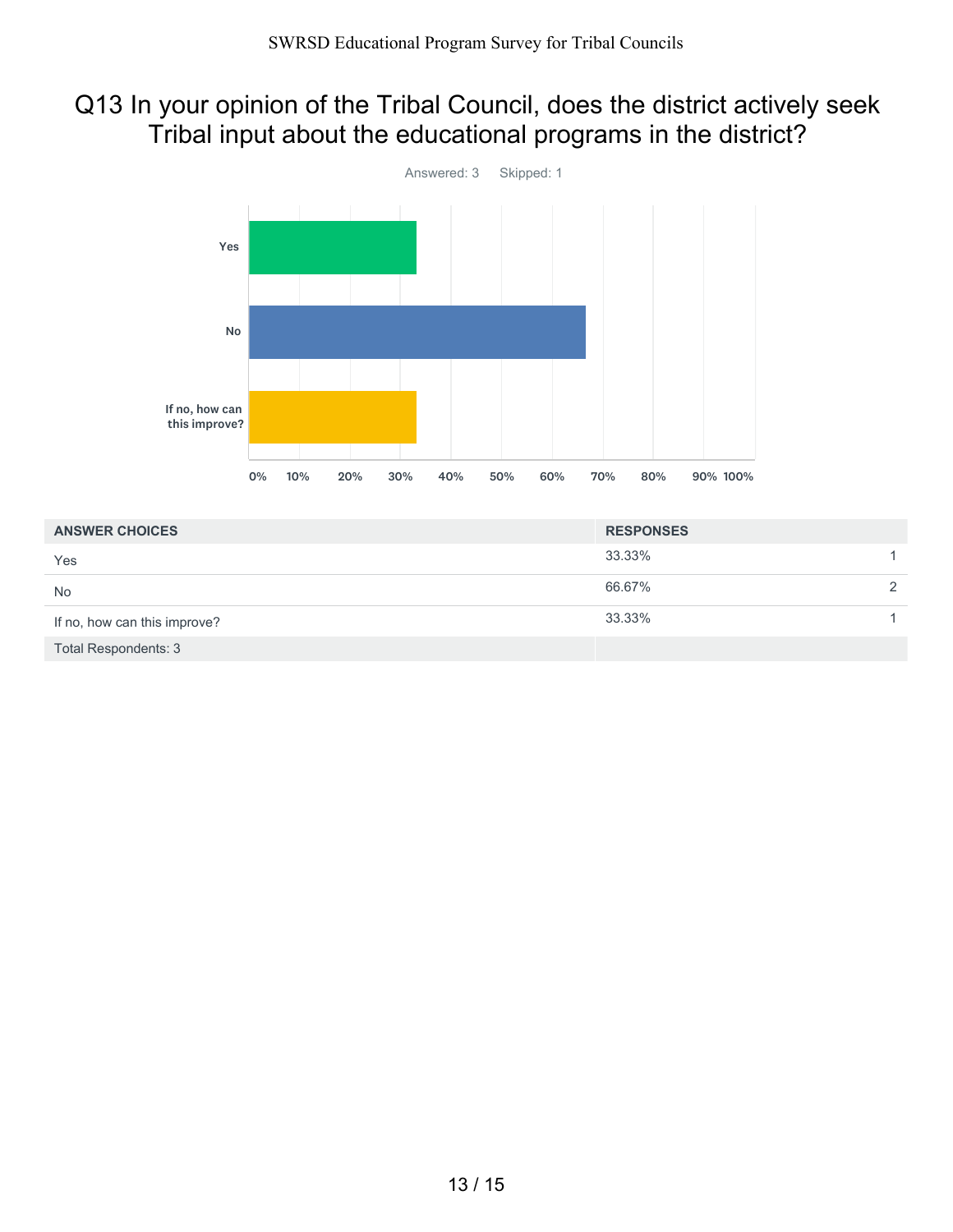#### Q14 In your opinion of the Tribal Council, does the district provide meaningful opportunities for input concerning the needs of Alaska Native/Indian students (i.e. open door policy, surveys, parent meetings, etc.)?



| <b>ANSWER CHOICES</b>        | <b>RESPONSES</b> |   |
|------------------------------|------------------|---|
| Yes                          | 66.67%           | 2 |
| <b>No</b>                    | 33.33%           |   |
| If no, how can this improve? | 33.33%           |   |
| <b>Total Respondents: 3</b>  |                  |   |